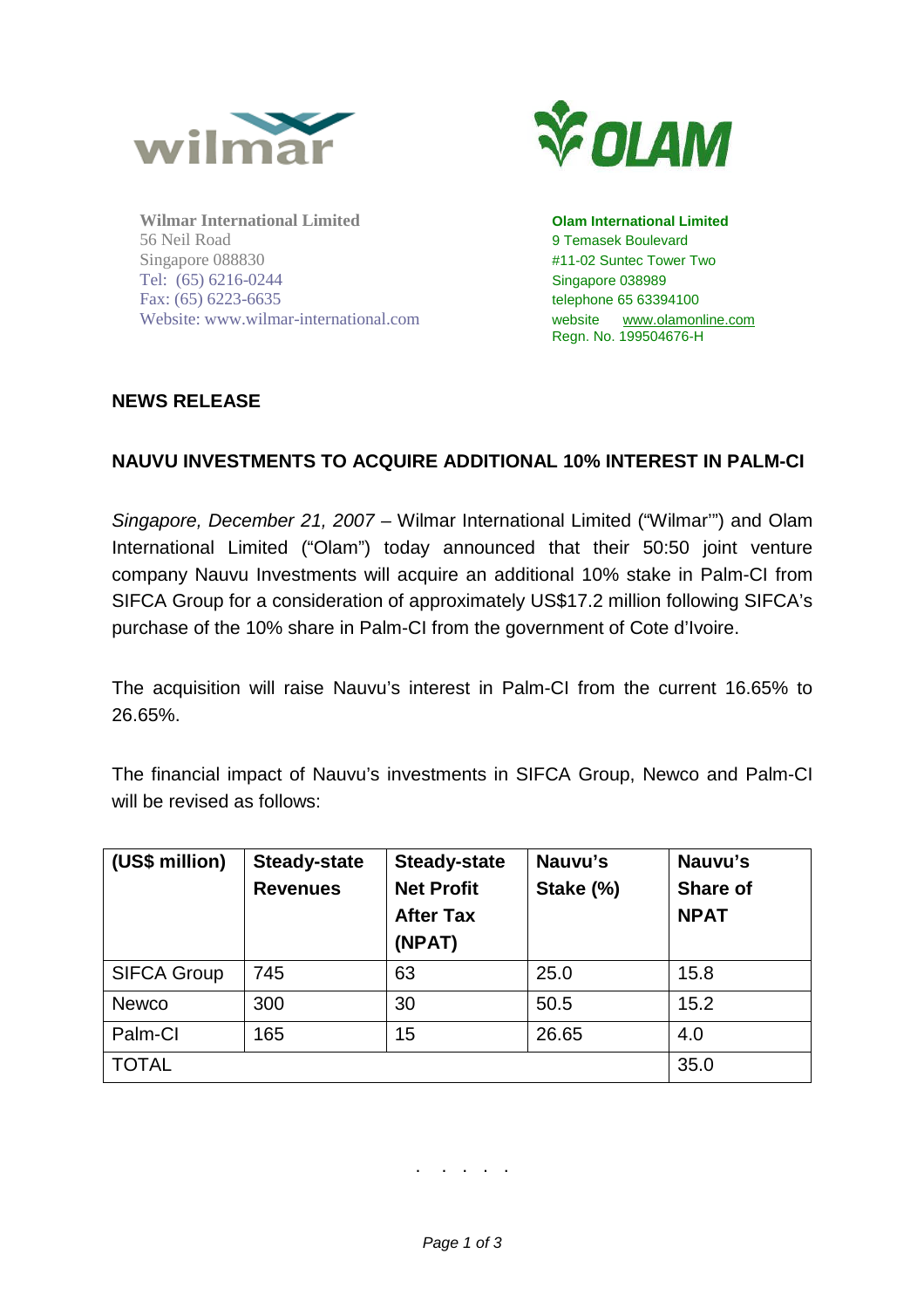## *About Wilmar International*

*Wilmar International Limited, founded in 1991 as a palm oil trading company, is today Asia's leading agri-business group. It is amongst the largest listed companies by market capitalisation on the Singapore Exchange. Its business activities include oil palm cultivation, edible oils refining, oilseeds crushing, consumer pack edible oils processing and merchandising, specialty fats, oleochemicals and biodiesel manufacturing, and grains processing and merchandising. Headquartered in Singapore, its operations are located in more than 20 countries across four continents, with a primary focus on Indonesia, Malaysia, China, India and Europe. Backed by a staff force of 60,000 people, over 160 processing plants and an extensive distribution network, its products are sold to more than 50 countries globally.*

*Over the years, Wilmar has established a resilient integrated agribusiness model that captures the entire value chain of the agricultural commodity processing business, from origination and processing to the branding, merchandising and distribution of a wide range of agricultural products. Through scale, integration and the logistical advantages of its business model, it is able to extract margins at every step of the value chain, resulting in significant operational synergies and cost efficiencies.*

## *About Olam International*

*Olam is a leading global integrated supply chain manager of agricultural products and food ingredients, sourcing 14 products with a direct presence in 56 countries and supplying them to over 4,000 customers in more than 60 destination markets. With direct sourcing and processing in most major producing countries for its various products and a staff strength of more than 7,500 worldwide, Olam has built a global leadership position in many of its businesses, including cocoa, coffee, cashew, sesame, rice, cotton and teak wood. Headquartered in Singapore and listed on the SGX-ST on February 11, 2005, Olam currently ranks among the top 40 largest listed companies in Singapore in terms of market capitalisation and is now a component stock in the benchmark Straits Times Index (STI). It was recently named as one of Singapore's top 10 globalised companies by International Enterprise ("IE") Singapore in its third annual Singapore International 100 Ranking 2007. More information on Olam can be found at www.olamonline.com.*